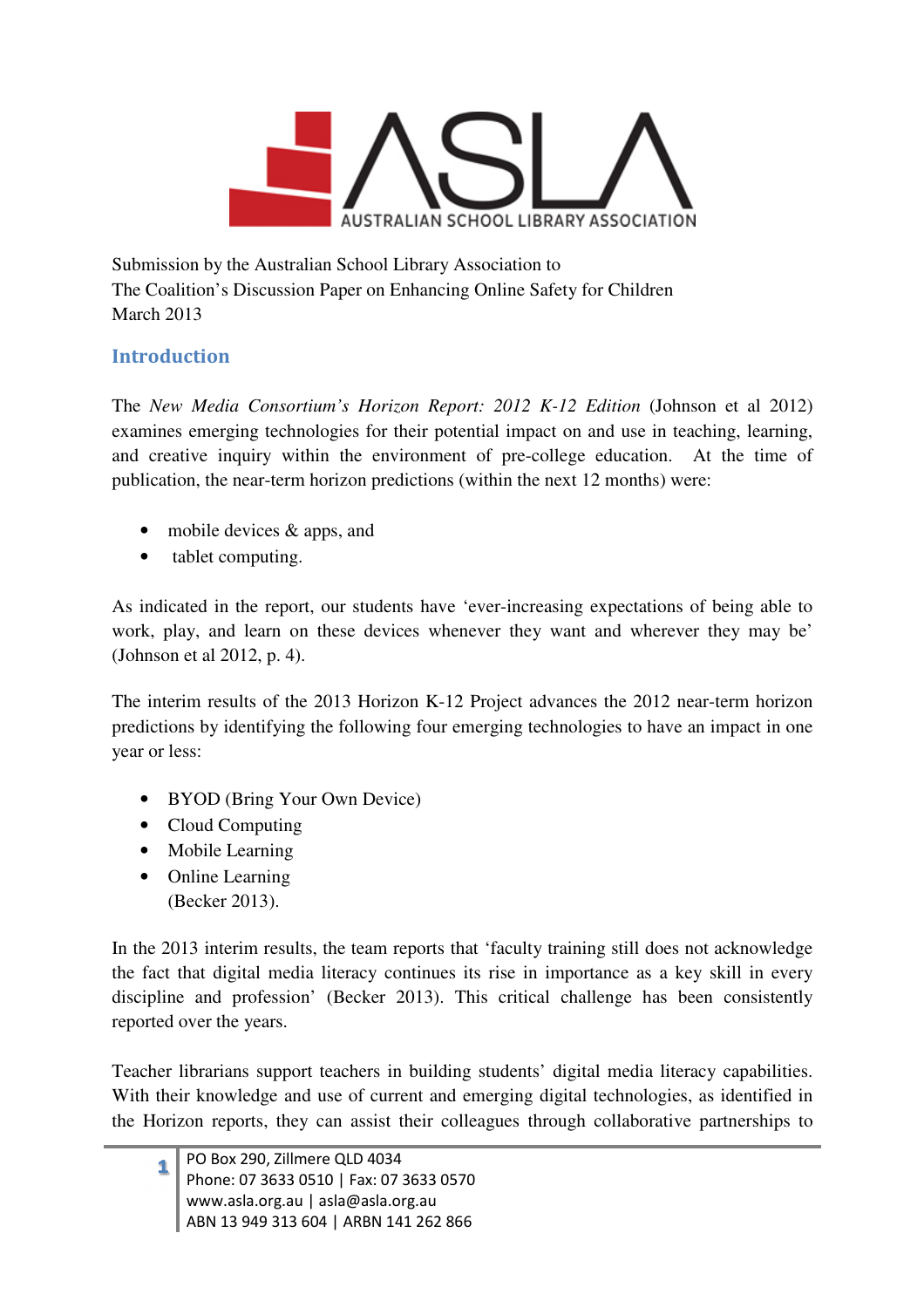improve teaching and learning practice in the school community. They also understand the importance of providing a range of resources and tools to facilitate students' interaction and engagement.

## Digital media literacy

Digital media literacy can be defined as the ability to effectively locate, access, organise, understand, evaluate, analyse and create content using a range of digital media technologies (Wikipedia 2013; Australian Communications & Media Authority 2012). Digital literacy emphasises the interaction between technologies and information literacies. Students engage with information online personally, socially and in an academic context. In addition, digital literacy supports an inquiry based approach to teaching and learning. It is inclusive of social responsibility and ethical behaviour in the personal creation of information and awareness of the impact of one's digital footprint. It is important to make links to cyber-safety, which is an integral part of digital literacy.

Digital literacy is a critical skill set in the development of active, productive and socially responsible digital citizens and cannot be ignored in the development of curriculum programs in schools.

Mobile phones have become ubiquitous and integral to everyday society. As indicated in the Horizon report 2012 K-12 edition, 'mobile devices have become one of the primary ways that youth interact with and learn from each other' (Johnson et al 2012, p. 11). In addition, with the technological advances in tablets, these devices are multi-functional tools that bring together a range of computing features with a high level of portability. A number of schools are embracing the tablet as the preferred BYOD (Bring Your Own Device).

Recent research indicates that tablets, because they are designed to easily share their screens, foster key  $21<sup>st</sup>$  Century skills in students, including creativity, innovation, communication, and collaboration (Johnson et al 2012, p. 16).

With always-on connectivity, it is imperative that the skills required to help young people to safely explore, communicate, create and collaborate using digital technologies is paramount.

Educators cannot assume that because students own mobile devices and have a familiarity with the technology that they possess sophisticated digital literacy skills. Being tech-savvy does not automatically mean one is digitally and information literate. Students need to be aware of the personal safety issues and security of using the Internet. The Australian Communications and Media Authority (ACMA*) Cybersmart* (2013) web site hosts valuable information and activities for students, parents and teachers.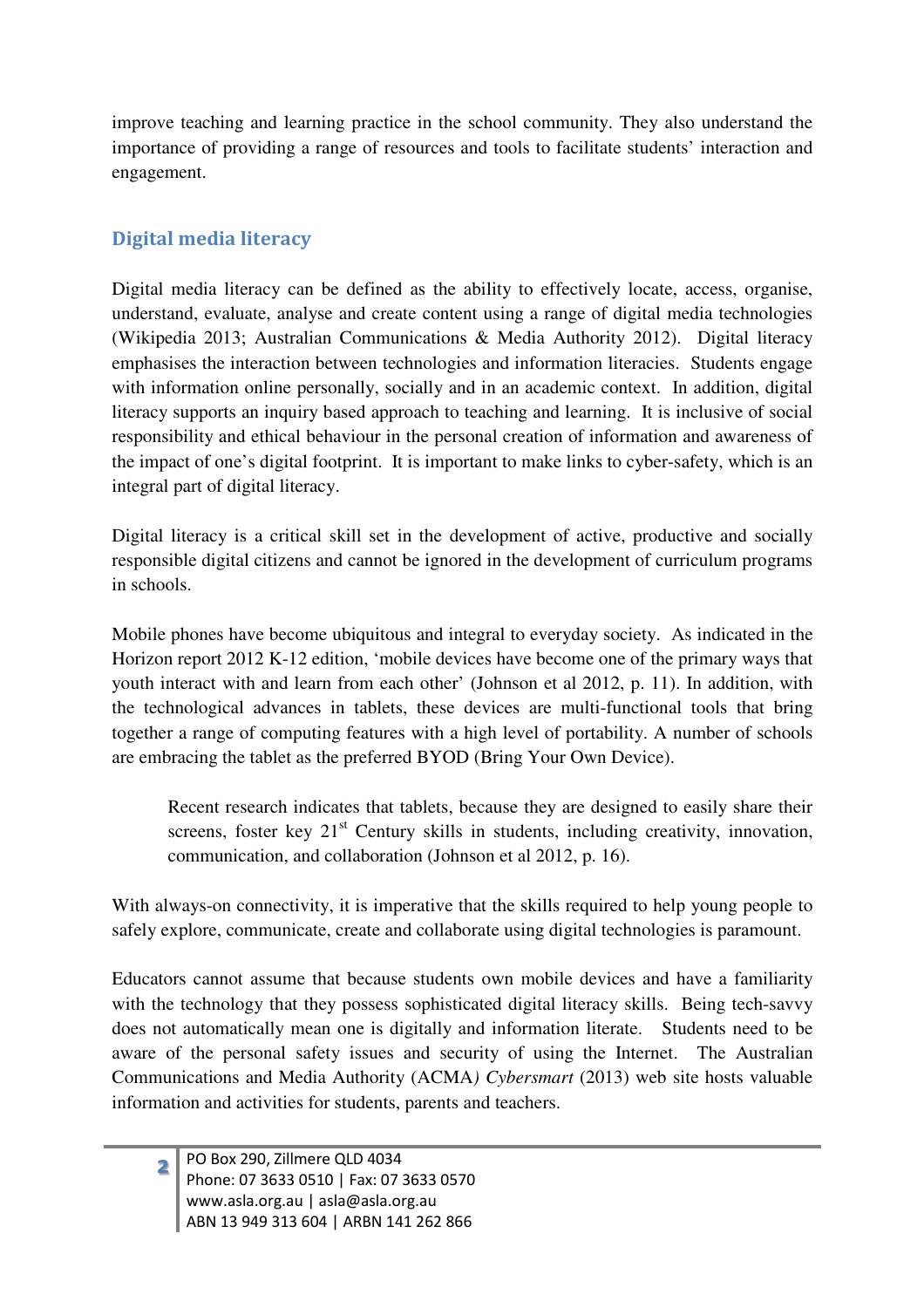The potential of teacher librarians to contribute to better outcomes for students within safe learning environments is untapped. Teacher librarians can be accessed to explicitly teach digital media literacy skills in the context of the content of the curriculum through collaboratively developed classroom learning activities, authentic assessment and research tasks within a well-resourced school library environment. Teacher librarians are the 'apomediaries' in the digital context (Gasser et al 2012, p. 77). Instead of being intermediaries that stand between, they stand by as guides, advisers and coaches.

The teacher librarian and the school library are vital agencies in facilitating global connectivity. Teacher librarians are instrumental in

- the design and delivery of digital literacy programs,
- adopting digital citizenship approaches to exercising social responsibility and ethical practice, and
- creating awareness of cultural sensitivity in a digital environment.

They also identify, store and disseminate relevant and appropriate information to support the teaching and learning process; teacher librarians assess the quality of information and customise access to that information (Australian School Library Association 2013, p. 3).

# Improved coordination

The discussion paper suggests the establishment of an independent agency or Commissionerled body, such as a 'Children's e-Safety Commissioner'. This suggestion is worthy of consideration specific to young people and online safety as long as there is

- independence in the regulatory role and providing advice,
- transparency in decisions, activities and accountability, and
- collaboration with education professional associations, industry bodies, employers, parents and governments.

The agency or Commissioner-led body must be accessible to teachers, students and parents/carers.

It also makes sense to harness existing, established and recognised agencies. The findings from *The ACMA Cybersmart Outreach Program Evaluation* (Beavis 2011) indicate the success of the Internet Safety Awareness Presentations (IASPs) and Professional Development for Educators (PD). A key benefit of these programs for students, teachers and parents/carers was awareness raising of cyber-safety. Students from Years 4 through 12 were involved in the IASPs and strongly believed that children needed access to this information at a younger age. The younger students in this cohort reported they were more careful and attentive about their safety online as a result of attending the IASPs. The teachers who attended the PD program indicated a gain in new skills and knowledge that would enhance their teaching practice. Parents and carers who participated in the ISAPs felt more

|  | 3 PO Box 290, Zillmere QLD 4034<br>Phone: 07 3633 0510   Fax: 07 3633 0570  |
|--|-----------------------------------------------------------------------------|
|  | www.asla.org.au   asla@asla.org.au<br>ABN 13 949 313 604   ARBN 141 262 866 |
|  |                                                                             |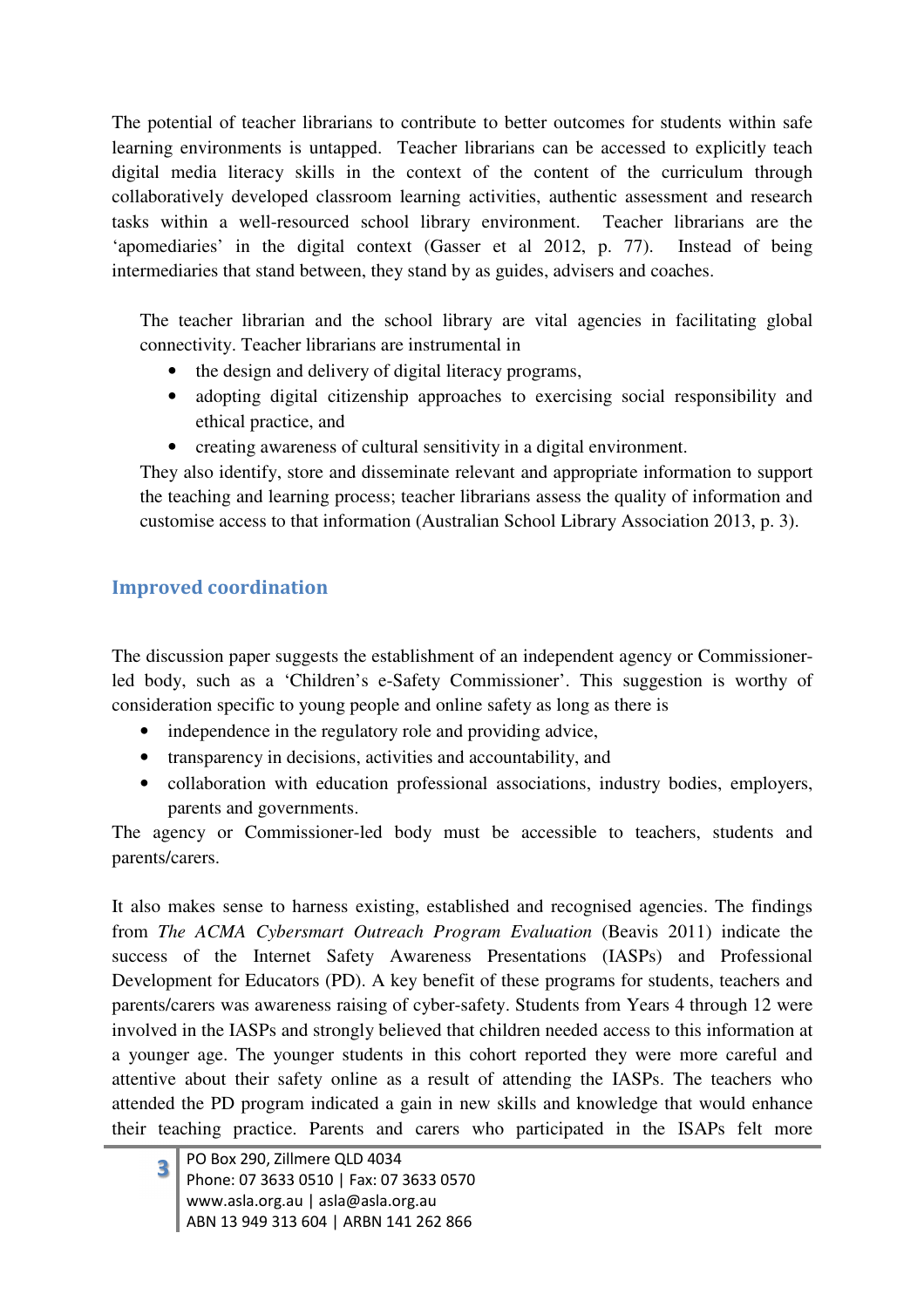knowledgeable and confident in their own and their children's capacity to take steps to be safe online.

Participants' recommendations to ACMA included the need for schools to have a greater knowledge awareness of the Cybersmart resources and to find ways for all schools to have access to the IASPs. Teachers especially indicated that schools would benefit from more active utilisation of the available resources and the incorporation of these into their educational programs.

As previously indicated, the knowledge, skills and expertise of teacher librarians is essentially underutilised in this area of teaching essential skills in digital media literacy and online safety in schools.

## Support for schools

Modern learning involves active engagement, inquiry, independent effort and shared discovery, using a wide range of information media and digital tools. Education is the key to students becoming safe and responsible digital citizens.

Lee and Finger (2010) have argued that educators need an approach that goes beyond banning and filtering. They have proposed that educators embrace the concept of digital citizenship; an approach that is more about informing, critiquing, and building knowledge, skills and understandings in young people about digital spaces. With the near-term horizon predictions of BYOD, cloud computing, mobile and online learning, it is imperative that schools move towards empowering students in these environments.

Ongoing professional learning for teachers is an effective practice for working towards improving student safety. Training personnel within the school community to provide this quality professional learning to help teachers develop awareness, literacy capabilities and technical ability will help to make online safety a more prominent feature in the school community.

Teacher librarians as technology innovators:

- Provide equity of access to a range of digital resources and technologies.
- Demonstrate expertise in using technologies for information creation, storage, retrieval, dissemination, organisation and communication.
- Respect and adhere to guidelines and laws for intellectual property and fair use of information in a school setting.
- Model the attributes of a responsible digital citizen.
- Support teacher colleagues in exploring creative and innovative ways to use technologies to develop new ways of teaching and learning, and

|  | PO Box 290, Zillmere QLD 4034<br>Phone: 07 3633 0510   Fax: 07 3633 0570 |
|--|--------------------------------------------------------------------------|
|  |                                                                          |
|  | www.asla.org.au   asla@asla.org.au                                       |
|  | ABN 13 949 313 604   ARBN 141 262 866                                    |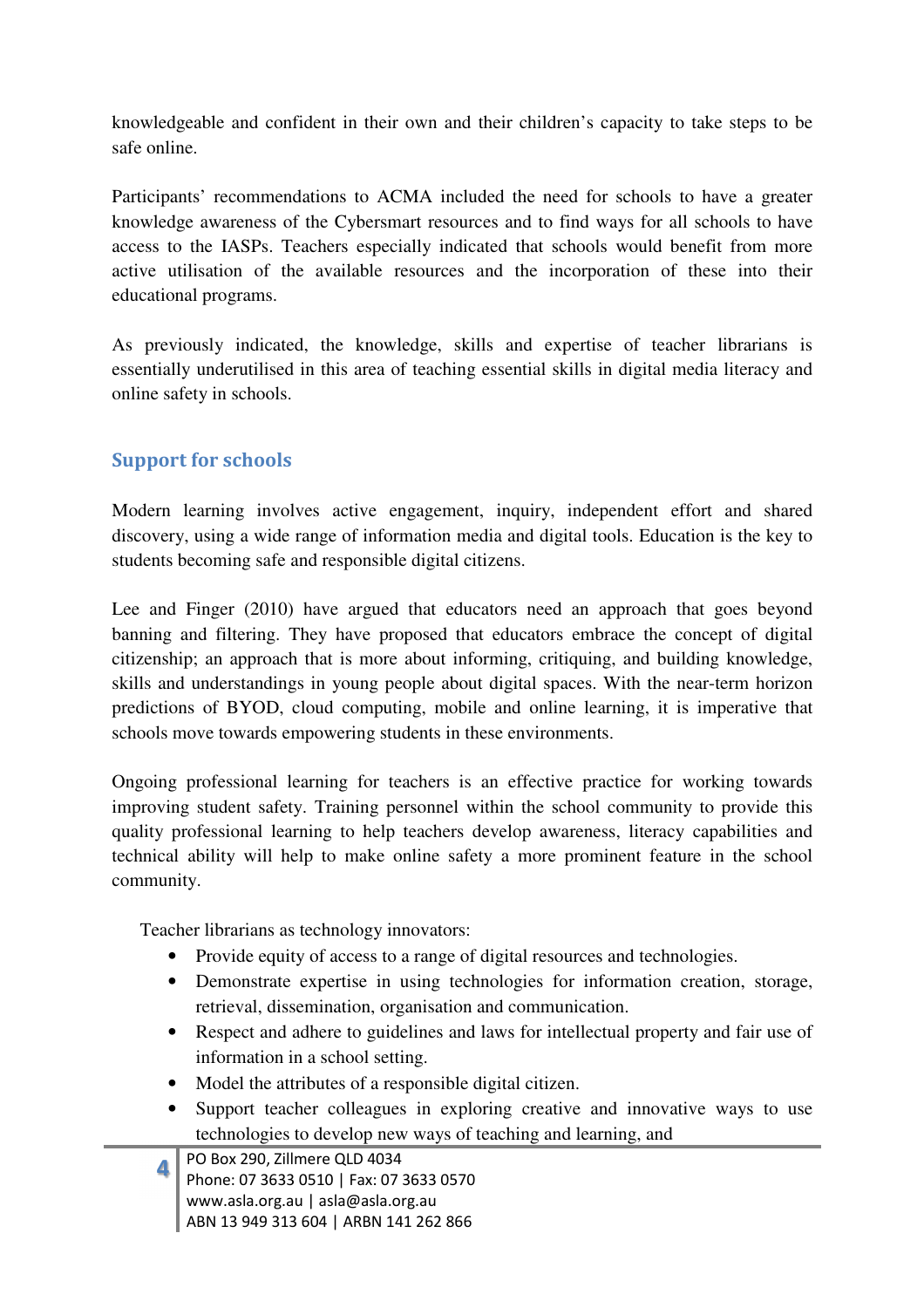• Use technologies to support problem solving and creative thinking by encouraging colleagues to set assignments that advance students' skills in using technologies to access information and to create and design products that demonstrate the students' understanding of the content (Australian School Library Association 2013, p. 13).

The role of a Children's e-Safety Commissioner is not only to assess and certify online safety programs for schools so there is consistency, but to recommend the framework for delivery so that personnel within the school community can be deployed to apply their specific knowledge, skills and expertise in a far more productive way.

#### Recommendation

A recommendation from the Australian School Library Association would be:

That funding be allocated to the training and employment of teacher librarians to deliver nationally certified online safety programs in conjunction with digital literacy integration in schools.

## Australian-based research on online safety and children

The House of Representatives, Joint Select Committee on Cyber-Safety published a comprehensive interim report, *High-wire act: Cyber-safety and the young* (2011b) which includes data from the Committee's *Are you safe?* survey that captured the opinions and experiences of young people on the topics of cyber-safety, cyber-bullying and their strategies to mitigate online dangers. This report provides a good starting point in respect to establishing Australian-based research into the use of the Internet by children and the impact that it has on them.

In addition, the findings of research studies conducted in Australia and overseas demonstrate the contribution that teacher librarians and school libraries make to students' learning and literacies development, e.g. Combes 2008; Hay 2005, 2006; Lonsdale 2003; Lankes 2012; Smalley 2004; Todd and Kuhlthau 2005. The varied roles and contributions of teacher librarians to their school communities are illustrated in the almost 400 submissions to the Commonwealth Government's inquiry into school libraries and teacher librarians (House of Representatives 2010). The Inquiry was significant and timely in the context of Australian government financial investment in the building and refurbishment of school libraries through the Building the Education Revolution program. Its recommendations and the Committee's concluding comments (House of Representatives 2011a) recognise that school libraries are important sites of student learning, which warrant resourcing and professional

|  | 5 PO Box 290, Zillmere QLD 4034<br>Phone: 07 3633 0510   Fax: 07 3633 0570  |
|--|-----------------------------------------------------------------------------|
|  | www.asla.org.au   asla@asla.org.au<br>ABN 13 949 313 604   ARBN 141 262 866 |
|  |                                                                             |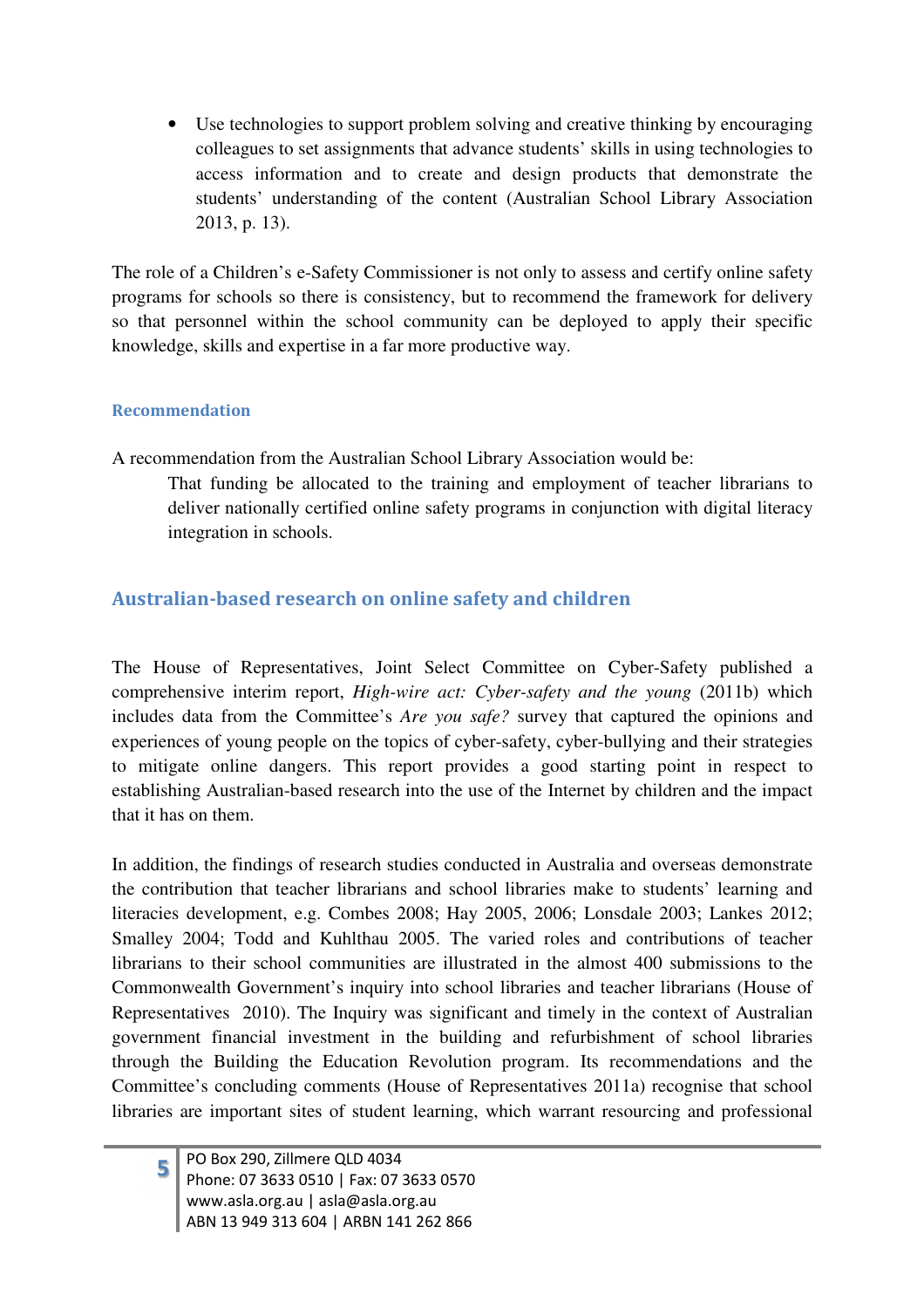staffing. Teacher librarians play a vital role in educating young people to be responsible cyber citizens and discerning users of information. In particular, Recommendation 5, endorses the need for Australian-based longitudinal study in this area.

The Committee recommends that the Commonwealth Government initiate an Australian-based longitudinal study into the links between library programs, literacy (including digital literacy) and student achievement, including their impact on improving outcomes for socioeconomically disadvantaged students (House of Representatives 2011a, p. xx).

The Australian School Library Association would value the commissioning of a longitudinal study that addresses the above recommendation in the context of policy development for online safety for children.

#### References

Australian Communications & Media Authority 2012, *What is digital media literacy and why is it important?* Commonwealth of Australia, Australian Government, viewed 25 March 2013, http://www.acma.gov.au/WEB/STANDARD/pc=PC\_311470

Australian Communications & Media Authority 2013, *cyber[smart]*, Commonwealth of Australia, Australian Government, viewed 25 March 2013, http://www.cybersmart.gov.au/

Australian School Library Association 2013, *Future learning and school libraries*, ASLA, Canberra, ACT.

Beavis C, Pendergast D, Muspratt S and Thompson R 2011, *The ACMA Cybersmart Outreach Program Evaluation: Qualitative Report October 2011*, Griffith Institute for Educational Research, Griffith University, viewed 25 March 2013 http://www.acma.gov.au/webwr/\_assets/main/lib310665/cybersmart\_outreach\_program\_eval uation-2011.pdf

Becker, S 2013, *2013 Horizon.K12: The Interim Results*, The New Media Consortium, Austin, Texas, March 13, 2013, viewed 25 March 2013, http://www.nmc.org/news/2013 horizonk12-interim-results

Combes B 2008, 'Australian School Libraries Research Project: A snapshot of Australian school libraries, Report 1', *Australian School Library Research Project*, ASLA, ALIA & ECU, viewed 8 August 2012, http://www.chs.ecu.edu.au/portals/ASLRP/publications.php

<sup>6</sup>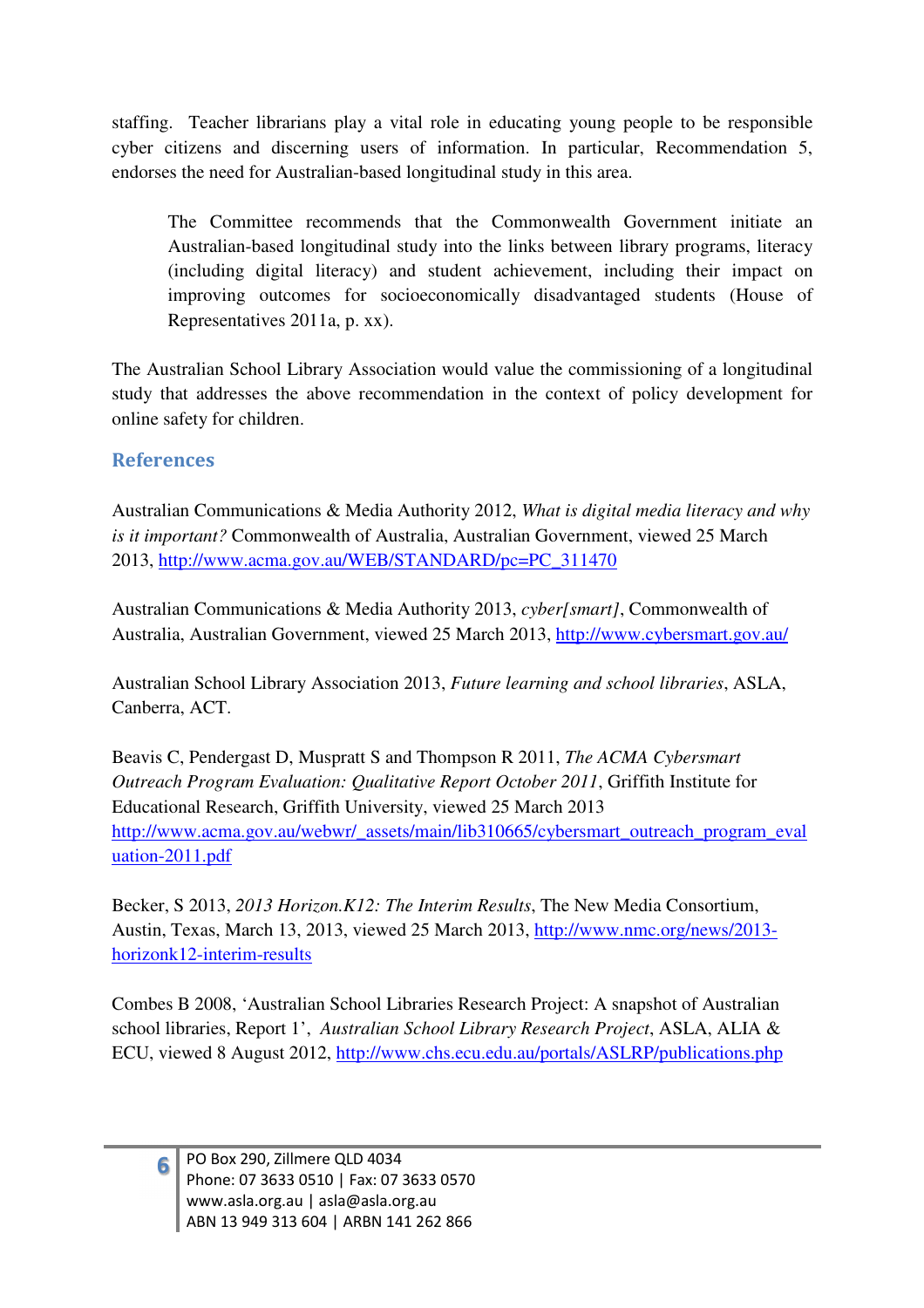Gasser U, Cortesi S, Malek M and Lee A 2012, *Youth and digital media: From credibility to information quality*, Berkman Center for Internet & Society, Harvard University, viewed 25 March 2013, http://papers.ssrn.com/sol3/papers.cfm?abstract\_id=2005272

Hay L 2006, 'Student learning through Australian school libraries Part 2: what students define and value as school library support', *Synergy*, pp. 28-38.

Hay L 2005, 'Student learning through Australian school libraries Part 1', *Synergy*, pp. 17-30.

House of Representatives, House Standing Committee on Education and Employment 2010, *Inquiry into school libraries and teacher librarians in Australian schools*, The Parliament of Australia, Canberra, viewed 2 September 2012,

http://www.aph.gov.au/Parliamentary\_Business/Committees/House\_of\_Representatives\_Co mmittees?url=ee/schoollibraries/subs.htm

House of Representatives, House Standing Committee on Education and Employment 2011a, *School libraries and teacher librarians in 21st century Australia*, March 2011, The Parliament of Australia, Canberra, viewed 27 March 2013,

http://www.aph.gov.au/Parliamentary\_Business/Committees/House\_of\_Representatives\_Co mmittees?url=ee/schoollibraries/report.htm

House of Representatives, Joint Select Committee on Cyber-Safety 2011b, *High-wire act: Cyber-safety and the young*, June 2011, The Parliament of Australia, Canberra, viewed 27 March 2013,

http://www.aph.gov.au/Parliamentary\_Business/Committees/House of Representatives Co mmittees?url=jscc/report.htm

Johnson L, Adams S, and Cummins M 2012, *NMC Horizon Report: 2012 K-12 Edition*, The New Media Consortium, Austin, Texas.

Lankes, D R 2012, 'Joining the conversation: School librarians as facilitators of learning', *Teacher Librarian*, pp. 8-12.

Lee M, & Finger G 2010, *Developing a networked school community: a guide to realising the vision*, ACER, Camberwell, Victoria.

Lonsdale M 2003, *Impact of school libraries on student achievement: a review of the research*, viewed 23 May 2012, http://www.asla.org.au/research/Australia-review.htm

Smalley, T N 2004, 'College success: high school librarians make a difference', *The Journal of Academic Librarianship*, pp. 193-198.

|  | PO Box 290, Zillmere QLD 4034<br>Phone: 07 3633 0510   Fax: 07 3633 0570    |
|--|-----------------------------------------------------------------------------|
|  | www.asla.org.au   asla@asla.org.au<br>ABN 13 949 313 604   ARBN 141 262 866 |
|  |                                                                             |